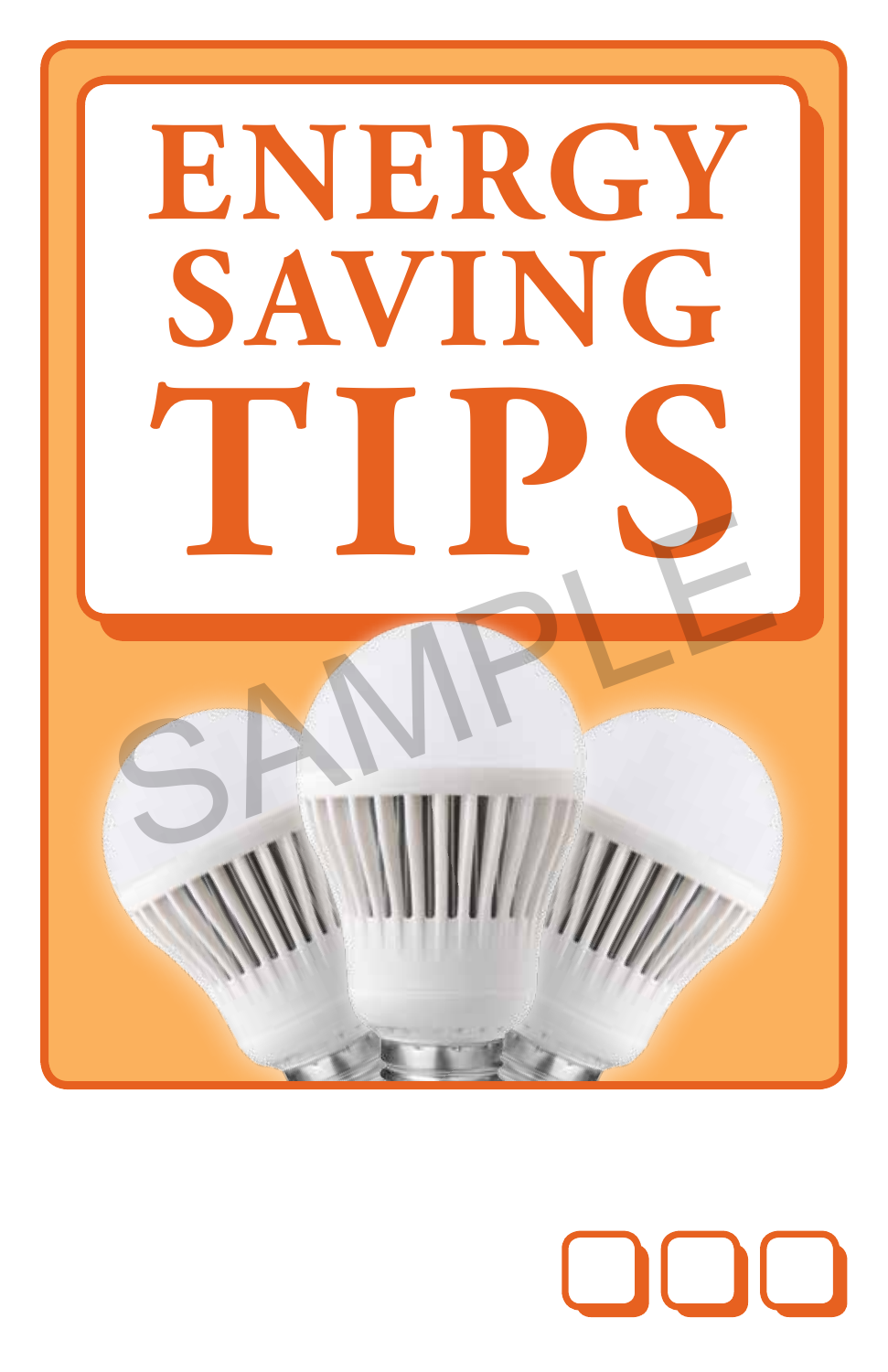## **Saving**

## **Saving energy at home**

Every month you pay to power your home. You pay for electricity. You pay for air-conditioning. You pay for water. All of those costs add up. But you can save money on each of those bills.

**How?** By making your home more energy efficient.

An efficient home uses the energy you pay for as wisely as possible, with as little waste as possible. In an efficient home, the money you spend to power your home will stay in your home—instead of leaking out of it through poor insulation, a wasteful air-conditioning system, or a host of other inefficient reasons.

> Creating an energy-efficient home is not a change you can make overnight. It's a series of small changes you can make every day, and in every part of your home.

### **ENERGY EFFICIENCY MEANS:**

- Getting the most use out of each unit of energy you purchase.
- Using energy wisely.
- Eliminating the ways your home wastes energy.

### **MAKING YOUR HOME MORE EFFICIENT WILL:**

- Make it more comfortable.
- Make it safer.
- Save you money.

## **Your energy bill**

### **Where does the money go?**

The average family's annual energy bill in southern states was \$1,758 in 2005, according to the U.S. Department of Energy. But those bills don't come with a tidy receipt showing you which appliances and systems use the most energy. The average family's annual energy bill<br>
anking your home more one extracts with a philosophile in southern state was \$1.758 in 2005,<br>
according to the U.S. Department<br>
the waste as possible. In an efficient home, the mone

### **Here is a look at where the average U.S. home in the South uses the most energy:**

| Other Appliances and Lighting25% |  |
|----------------------------------|--|
|                                  |  |







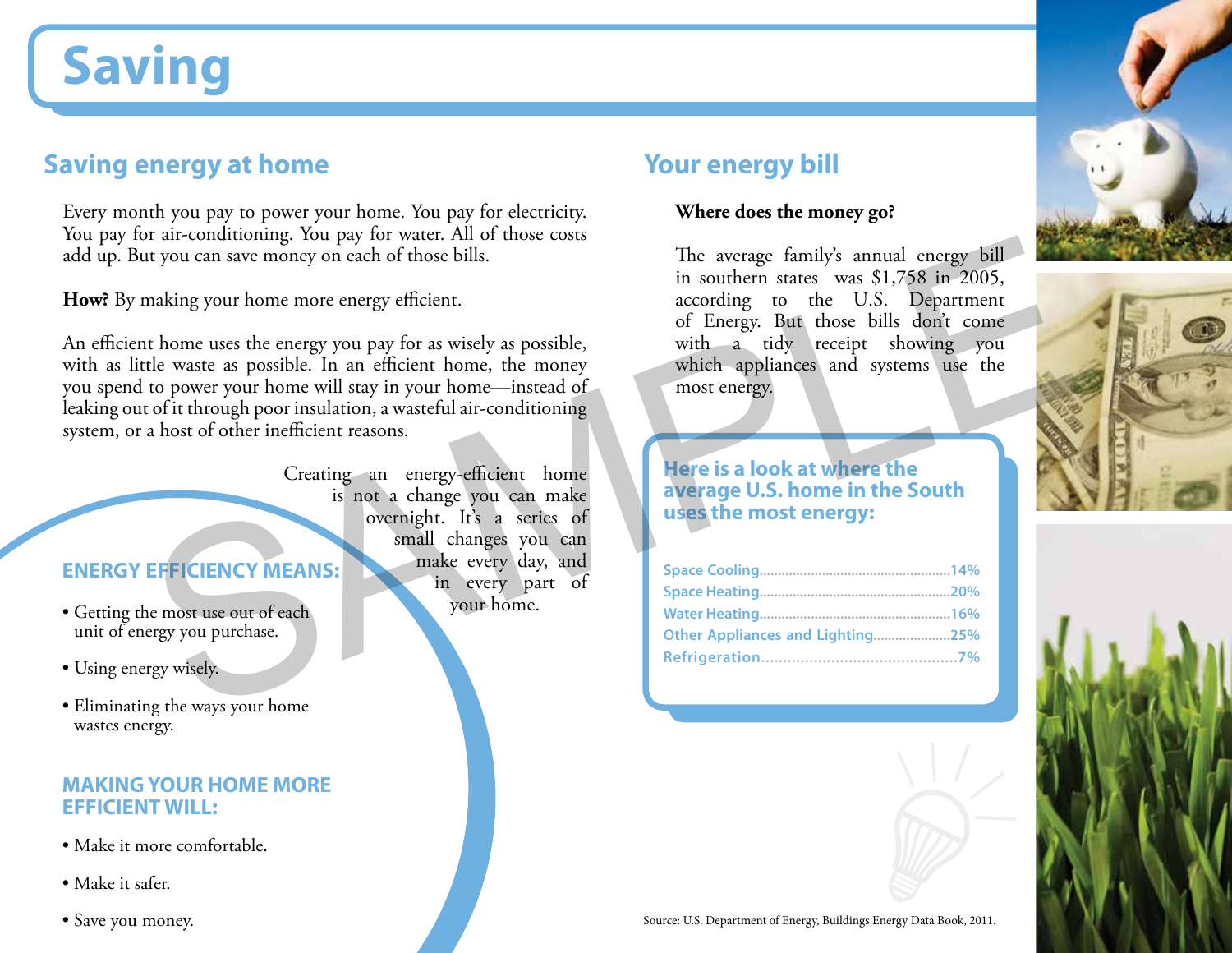# **Lighting**

## **About 10% of your energy bill is spent lighting your home.**

There's an easy way to save on lighting: switch to light-emitting diodes (LEDs). Start with the lights you use most often. Any light you use more than two hours per day is a good candidate for an LED bulb. TEAD OF THIS:<br>
TEAD OF THIS:<br>
Start with the lights you use most often. Any light<br>
or than two hours per day is a good candidate for a<br>
Switch to LEDs<br>
Why? A typical home can save \$80 per<br>
Switch to LEDs<br>
Why? A typical h



### **LED Lightbulbs:**

- **Make more light with less electricity.** An LED lightbulb uses only 12 watts to produce as much light as a 60-watt incandescent bulb.
- **Last longer.** LEDs can last 25,000 hours longer than incandescent lightbulbs!
- **Save money.** LEDs cost a little more, but they save so much electricity that they pay for themselves through energy savings. An LED bulb cuts energy use more than 80%.

## **What you can do:**

### **Turn off the lights**

Why? One 100-watt bulb left on overnight costs \$25 per year.

### **Switch to LEDs**

Why? A typical home can save \$80 per year, according to the U.S. Environmental Protection Agency.

### **Shop for sales**

Why? Stores often have sales on LEDs, especially during October, which is Energy Awareness Month.

### **Get the right bulb**

Why? Bulbs with dimmer switches, threeway sockets, and other specialty shapes need specialty LEDs.

#### **Buy Energy Star light fixtures and lamps** Why? They use one-quarter of the energy

traditional fixtures use.

### **Keep lights clean**

Why? Dust can cut a bulb's light output by 25%.

### **Dispose of LEDs**

Like paint, batteries, and thermostats, LEDs should be disposed of properly. Do not throw them away in your household trash. If possible, deposit at a hazardous waste facility in your community.





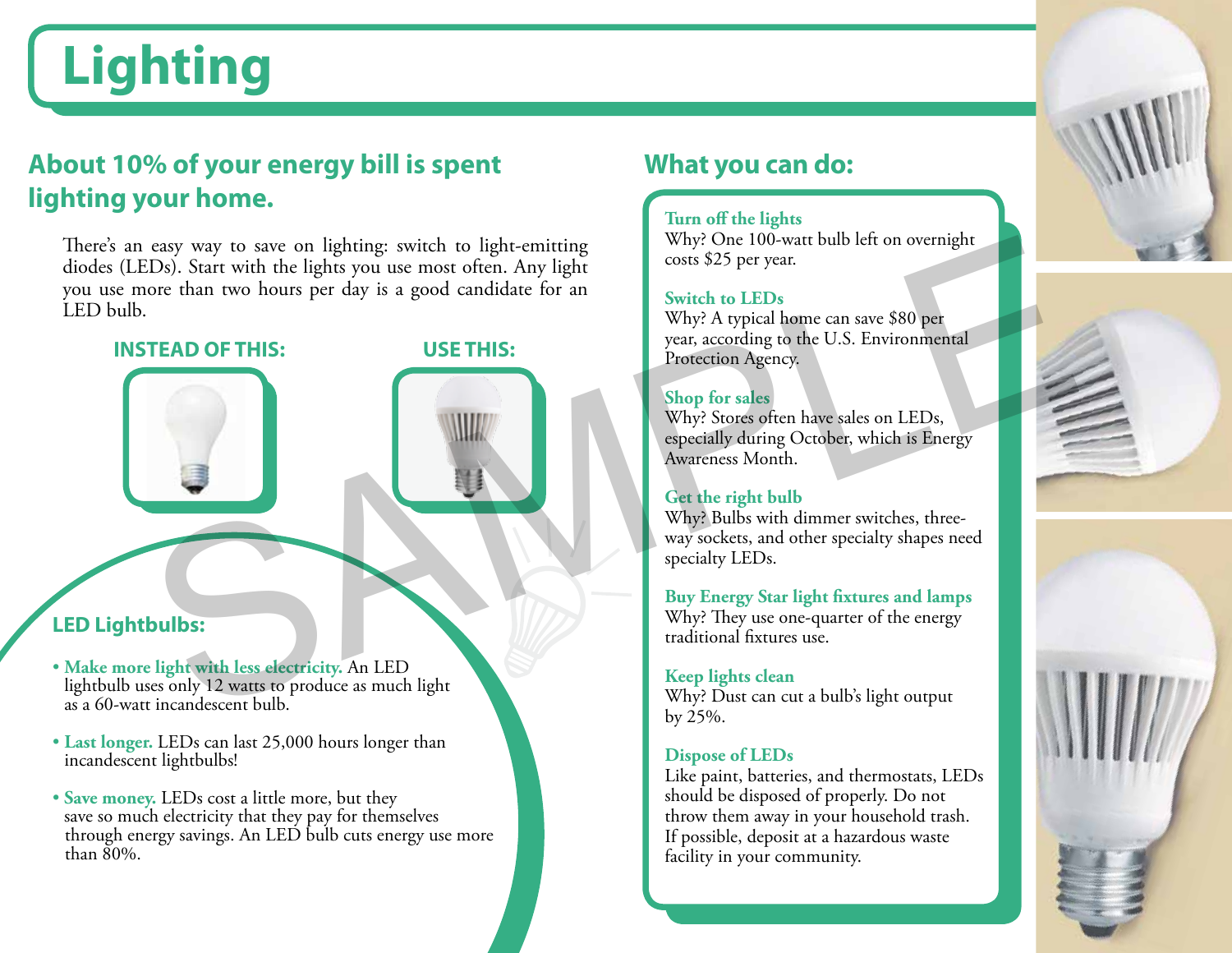## **Water**

## **The water heater is the second-largest energy user in most homes.**

The water heater accounts for 16% of your energy bill, second only to your home's space-heating system, according to the U.S. Department of Energy.

One reason is we use a lot of water. Another reason is we actually pay twice for water. You pay one bill for the cost of the water itself. Then you pay a second bill for the cost of heating that water. Theorem is we use all to the C.S. Department of there was the mount of the C.S. Takes hort shows are conditional to the C.S. The condition of the cost of heating that water.<br>
All the mount of hot water you use will save mo

Reducing the amount of hot water you use will save money on both bills.

### **TURNING DOWN THE TEMPERATURE:**

Set the thermostat on your water heater to 120°F. It's one of the easiest ways to save. This change:

- **Saves energy.** Water is usually heated to 140°F; turning it down will save between 6% and 10% on your energy bill, according to the U.S. Department of Energy.
- **Prevents scalding** from extra-hot water.
- **Slows buildup** of minerals and corrosion in the water heater and in the pipes.

Only leave your water heater thermostat at 140°F if you have an older dishwasher with no booster heater. Consult your owner's manual or call the manufacturer to see if yours has a booster heater.

**When you go on vacation,** turn down the thermostat even more. If there is no risk of freezing, you can turn it off completely when you will be away for several days.

### **What you can do:**

#### **Install low-flow showerheads**  Why? They use one-third to one-half the

water that regular showerheads use.

**Turn the water heater thermostat down to 120°F**

Why? You will save money and save yourself from scalding accidents.

### **Buy a water heater that fits your needs**

Why? If you buy a new water heater that is too big, you will pay to heat up water you don't need. That's a waste of both energy and money.

### **Take short showers** Why? They use less hot water than baths.

### **Fix leaky water faucets**

Why? Thirty drops of water per minute can waste up to 50 gallons of water per month.

### **Install low-flow aerators on faucets**

Why? They reduce the amount of water that flows from your faucet, saving both water and energy.







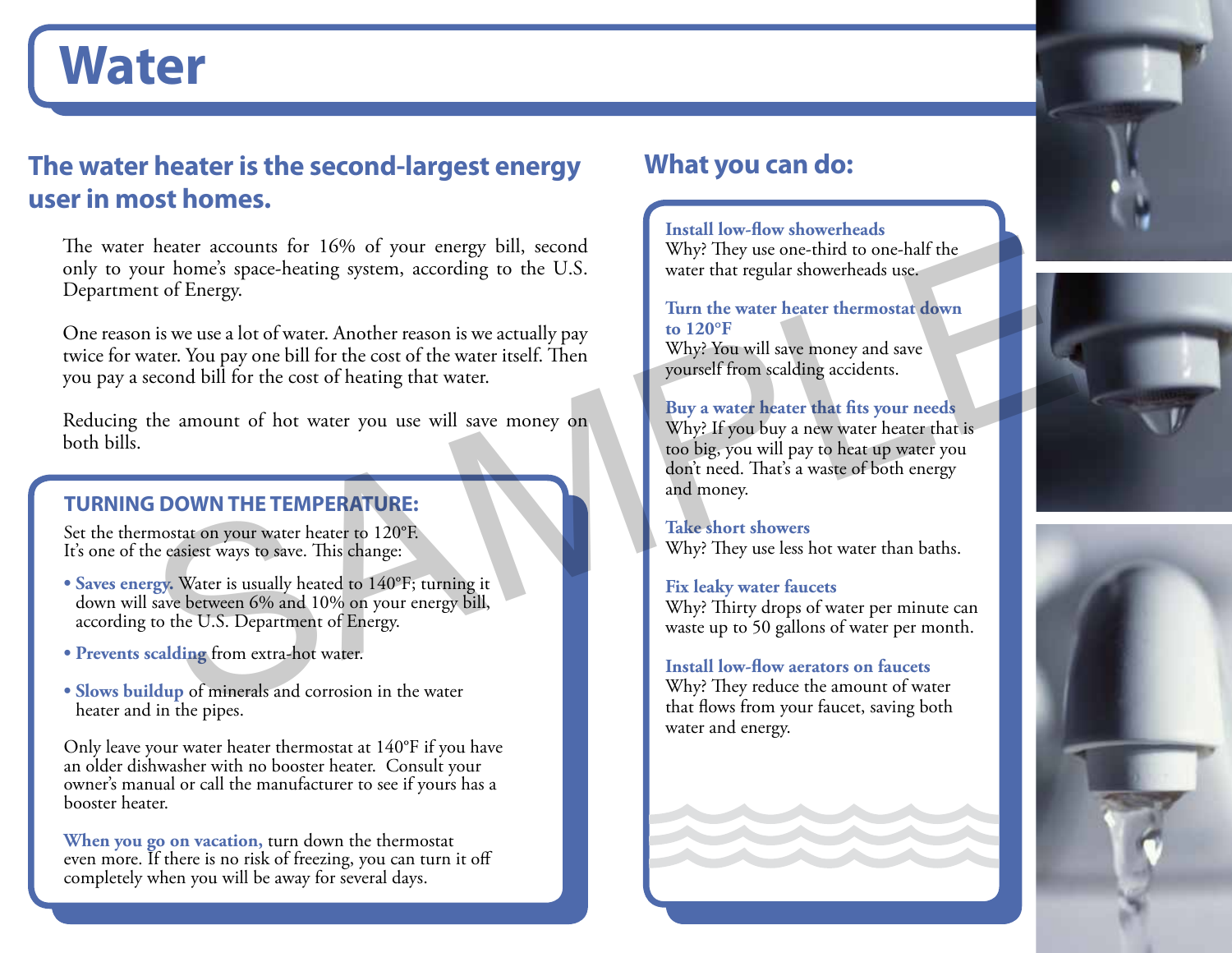## **Laundry**

## **Washing machines use two types of resources. They need electricity to power their motors and they need water to do their work.**

Some machines are far more efficient at using these resources. To find the most efficient ones, look for the Energy Star label. Conventional washers can use 40 gallons of water on just one load of laundry. But Energy Star–rated washers can use fewer than 10 gallons of water. They use less energy, too. THE CHANGE IN THE CHANGE AND SURVEY AND SURVEY SURVEY AND SURVEY TO UNIVERTINDUCE TO CONSIDER THE CHANGE TO THE CHANGE THE CHANGE TO THE CHANGE TO THE CHANGE TO THE CHANGE TO THE CHANGE TO THE CHANGE TO THE CHANGE TO THE C

Don't look for the same designation with clothes dryers, though. Most dryers use similar amounts of energy, so the Energy Star program doesn't certify them.

### **ENERGY STAR WASHERS:**

- Cut utility bills by an average of \$50 per year. That's a total of \$550 saved over 11 years, the average life span of a washing machine.
- Save an average of 7,000 gallons of water each year.
- Come in two designs: front-load washing machines and redesigned top-loading machines. Neither have a central agitator.
- Have a faster spin speed to remove more water from your clothes, which helps clothes dry faster.

## **What you can do:**

**Wash with cold water instead of hot** Why? Hot water is only necessary for very dirty laundry.

### **Wash and dry only full loads**

Why? The machines use roughly the same amount of water and energy to wash or dry one item as they do a full load.

### **Separate fast-drying clothes from slow-drying ones**

Why? It helps you use the dryer only as long as you need to.

### **Clean the lint filter in the dryer after every use**

Why? A clogged filter can prevent your dryer from doing its job.

**Dry clothes outside in good weather** Why? Sunlight is free.

**Choose Energy Star washing machines** Why? They use less than half the water and energy of standard machines.

### **Use the high-speed spin cycle in your washer**

Why? It extracts more water, so your laundry won't need to dry as long.

### **Buy a dryer with automatic shutoff**

Why? The dryer will sense when your clothes are done and automatically turn itself off, saving energy.





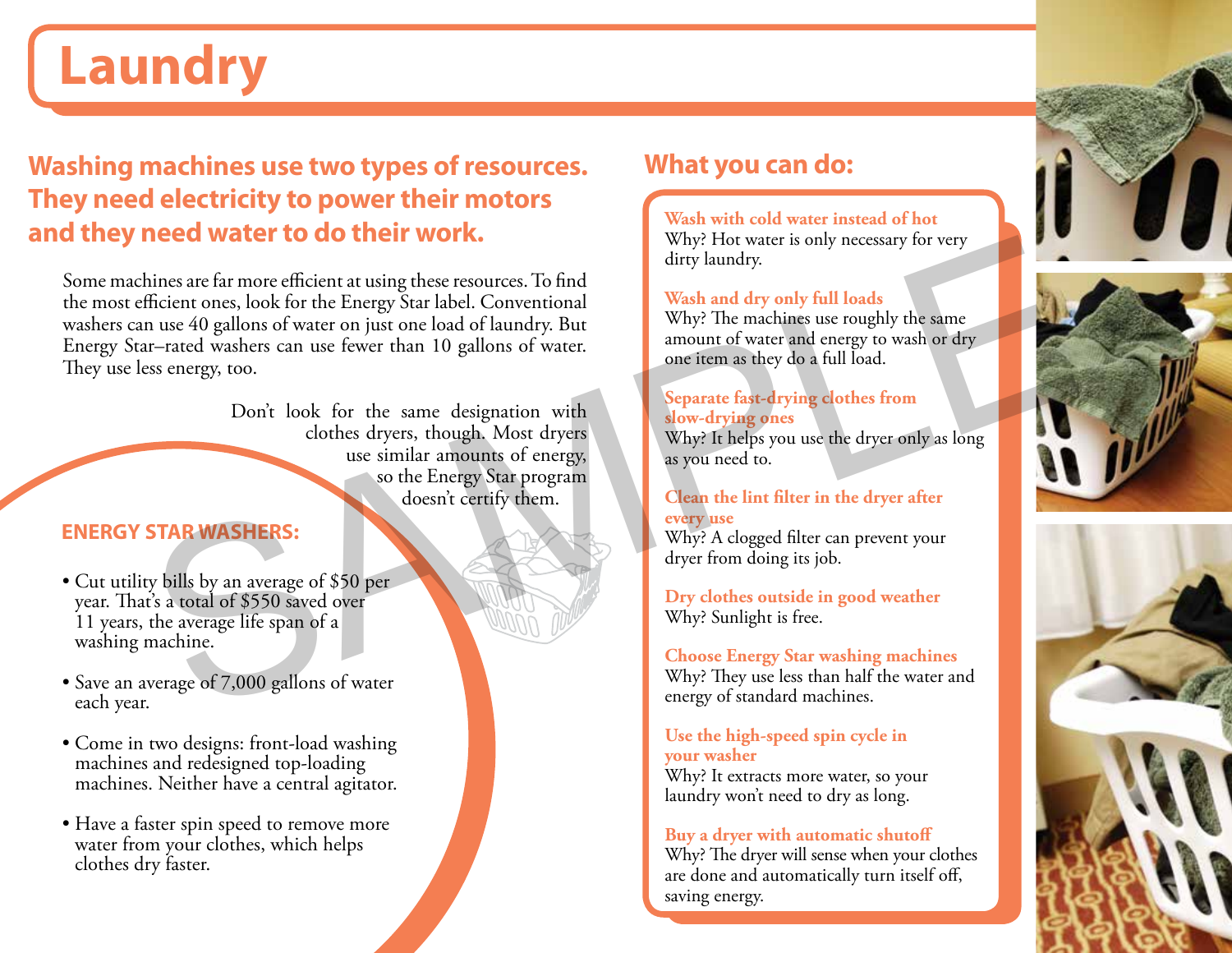## **Kitchen**

**We pay \$69 a year to operate a new fridge, \$5 a year to power a coffeemaker, and \$51 a year to run a separate freezer, according to the U.S. Department of Energy.** 

Kitchens are home to appliances that use a lot of electricity, such as the fridge, and ones that use a lot of water, such as the dishwasher.

We use these appliances several times a day, so using them as efficiently as possible will help your savings add up quickly!

### **REFRIGERATORS AND FREEZERS: A BIG PART OF YOUR ENERGY BILL**

The fridge accounts for almost 7% of the average home's utility bill, according to the U.S. Department of Energy. Older models cost a lot more to run. Fridges made before 1980 cost \$150 more a year to operate than new Energy Star models.

### **To save energy:**

- Stick to the right temperature. Keep your fridge between 36°F and 38°F. Set your freezer between 0°F and 5°F.
- Keep the freezer full. It works more efficiently full than empty.
- Defrost manual-defrost models to keep them efficient.
- If you have a second fridge, unplug it. It can cost between \$100 and \$200 a year to operate.
- When buying a new fridge, choose an Energy Star model. It will be 15% more efficient than a regular model.
- Check the door seals. If they are loose, replace them.

## **What you can do:**

### **Use your dishwasher**

Why? You can save 5,000 gallons of water each year and \$40 in utility costs using a dishwasher instead of washing dishes by hand, according to Energy Star.

### **Wash only full loads of dishes**

Why? It costs exactly the same to wash one dish as it does to wash a full load of dishes.

### **Check your refrigerator's temperature**

Why? You lose money if you keep it too cold. To check, put one thermometer in a glass of water in the center of the refrigerator and another between packages in the freezer. Read them after 24 hours. The temperature should be between 36°F and 38°F in the refrigerator and 0°F and 5°F in the freezer. Fraction Constrained Check to the Check of the strategies and ones that use a lot of electricity, such as<br>
and ones that use a lot of water, such as the dishwake in the street of the street of the street of the street of t

### **Use the air-dry option on your dishwasher**

Why? It saves energy and keeps the machine from using a heating element to bake your dishes dry.

### **Scrape dishes instead of pre-rinsing them**

Why? Dishwashers made in the past 5 to 10 years can clean even heavily soiled dishes without pre-rinsing.

#### **Use microwaves and crockpots to cook small meals** Why? They use less energy than the stove or oven.

**Keep the inside of your microwave clean**

Why? It improves the efficiency of your microwave.

### **Use lids**

Why? When cooking, lids keep steam in and help food cook more quickly, which saves energy.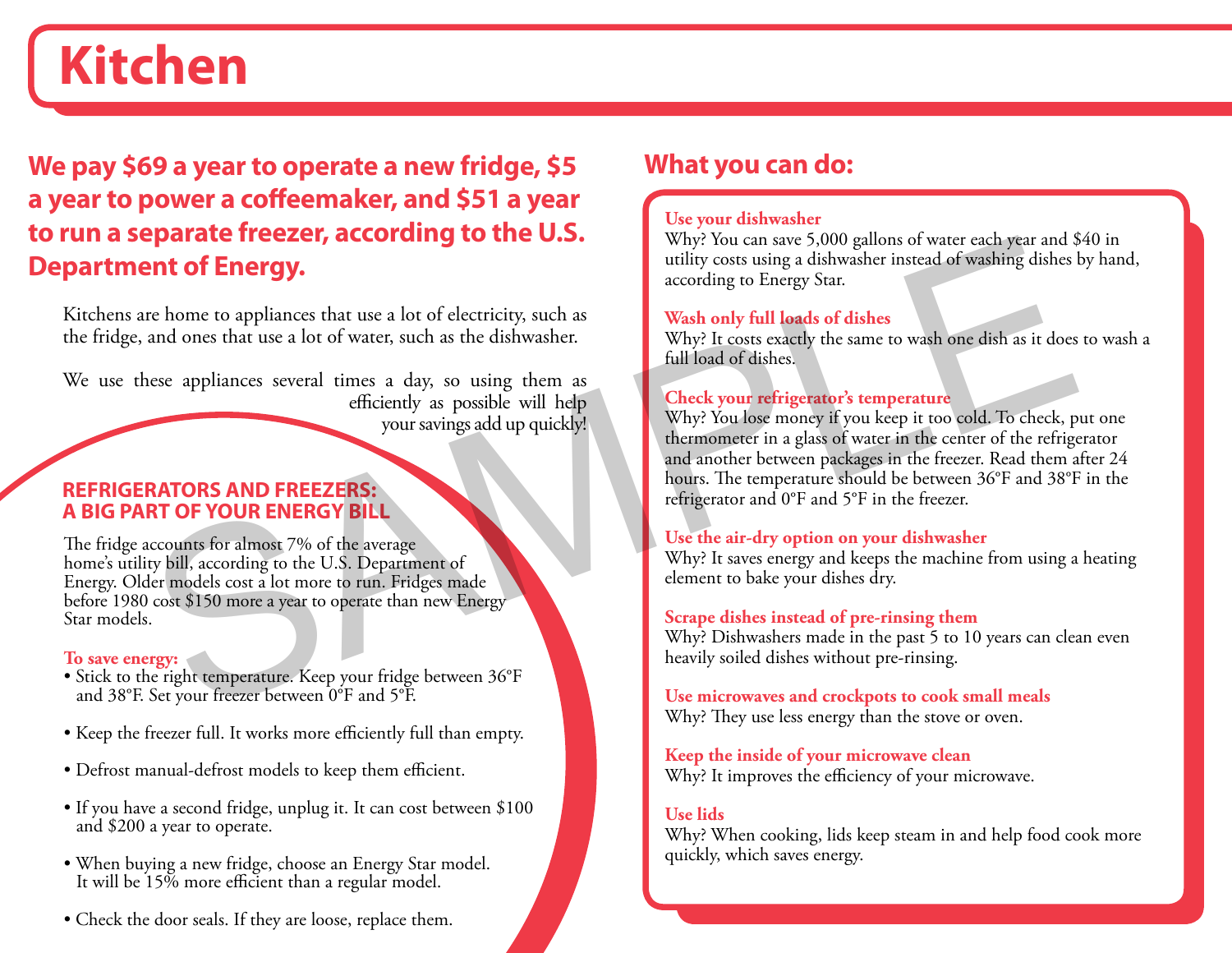# **Appliances**

**Each of your appliances has two price tags. The first is the price you pay for it at the store. The second is the price you pay to run that appliance over its lifetime.** 

Over time, the cost of running your appliance adds up. Usually, this price is higher than the actual price tag of the appliance at the store.

Choosing the most energy-efficient appliances will help reduce operating costs. A yellow EnergyGuide label on each appliance will show you how much energy a model will use. But also look for the Energy Star symbol. It's only on appliances that meet strict energy efficiency TAR:<br>
STAR:<br>
SAMPLINGS<br>
SAMPLINGS<br>
SAMPLINGS<br>
SAMPLINGS<br>
SAMPLINGS<br>
SAMPLINGS<br>
SAMPLINGS<br>
SAMPLINGS<br>
SAMPLINGS<br>
SAMPLINGS<br>
SAMPLINGS<br>
SAMPLINGS<br>
SAMPLINGS<br>
SAMPLINGS<br>
SAMPLINGS<br>
SAMPLINGS<br>
SAMPLINGS<br>
SAMPLINGS<br>
SAMPLINGS<br>

### **ENERGY STAR: A LABEL FOR SAVINGS**

Products with the Energy Star label meet strict energy efficiency guidelines set by the U.S. Environmental Protection Agency and the U.S. Department of Energy.

Before you go to the store to buy a new appliance, see if the program certifies the type of machine you need. It certifies:

- **Clothes washers**
- **Room air conditioners**
- **Dehumidifiers**
- **Home audio equipment**
- **Dishwashers**
- **Freezers**
- **Refrigerators**
- **Televisions**
- **DVD players**
- **Light fixtures**
- **Heating equipment**
	- **Cooling equipment**

standards.

### **What you can do:**

### **Always buy Energy Star appliances**

Why? They are more efficient than other appliances, so they will cost less to operate.

### **Look at the EnergyGuide label when buying appliances**

Why? It will show the appliance's second price tag: its operating costs. It will also give comparisons to similar machines.

### **Don't just look at one appliance**

Why? It's better to compare the efficiencies of different machines than to look only at one option.

### **Get the right size**

Why? Oversized appliances waste energy. Choose an extra-large dishwasher or fridge only if you have a large family that needs it.

### **Look for high-efficiency features**

Why? Things like soil-sensing detectors on dishwashers and automatic shutoffs on clothes dryers save energy and money.

### **Recycle old appliances**

Why? It reduces waste. Fridges and other appliances can be used for scrap metal or other uses. Find a real recycling program, not one that resells inefficient second-hand machines.

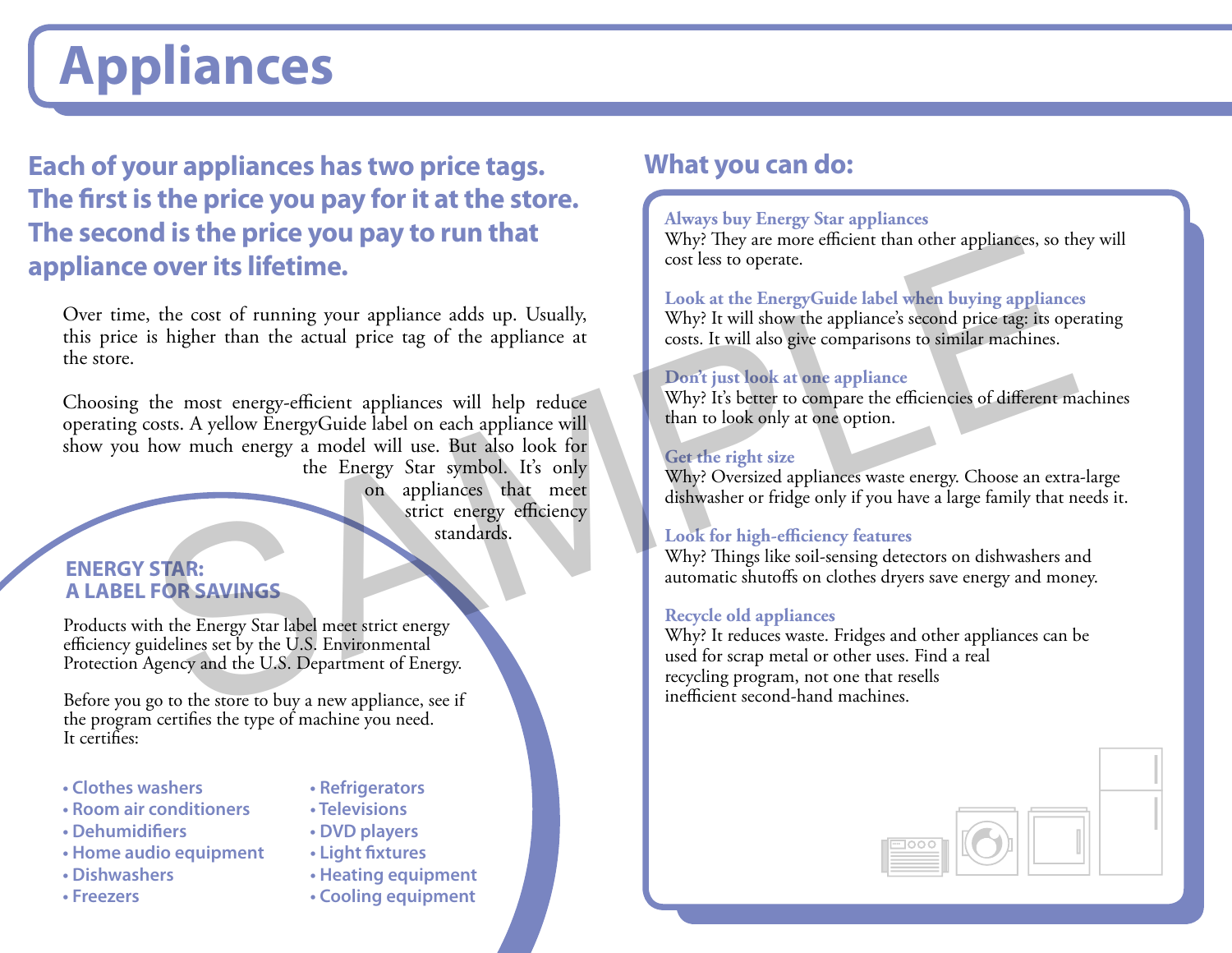# **Living Room**

## **Americans spend more money powering home audio systems and DVD players when they are off than when they're actually in use.**

Living rooms are home to most of the electronics in our house. We watch TV, turn on the computer, and pick up the phone from our living area. And the costs add up, even when those electronics are off. Why? It's the casiest way to save.<br>
The momento consistence of the electronics in our bouse. We<br>
that the const ad up, even when those electronics are off.<br>
Why? An area bousehold can cut 60%<br>
And the costs add up, even wh

You'll find even more opportunities to save energy in the living room if it has multiple windows, a fireplace, or several air vents.

### **POWER STRIPS: A SMART WAY TO SAVE**

Your electronics can draw energy even while they are off—and that costs you money. Power strips help prevent that.

- Plug electronics into a power strip. Flip the switch off when you're not using them.
- If you have many electronics, group them into several power strips. Put things you use at the same time, such as the computer and printer, on the same strip.
- Put power strips in easy-to-reach places. They won't save energy if you don't turn them off regularly!
- Don't put your TV on a power strip. Many TVs need to be reprogrammed if they are completely turned off, making them a bad fit for power strips.

## **What you can do:**

**Turn off the TV when no one is watching** Why? It's the easiest way to save.

### **Use the sleep function**

Why? An average household can cut 60% of the energy their electronics use by using the sleep mode.

### **Unplug power adapters and chargers**

Why? When cell phones, digital cameras, or laptops are done charging, the charger still draws energy unless you unplug it.

### **Check your air vents and registers**

Why? If they're blocked by furniture or drapes, the air you pay to warm up or cool down won't reach the rest of the room.

### **Consider your window coverings**

Why? They should be closed during the day in summer to keep the heat out and open during the day in winter to let sunlight warm your home.

### **Shut the flue on your fireplace**

Why? An open flue lets air escape from your home, wasting energy. If you never use the fireplace, have it sealed up permanently.

### **Weather-strip windows**

Why? Windows are a common location for air leaks. Seal them up with weatherstripping or caulk for a more efficient home.



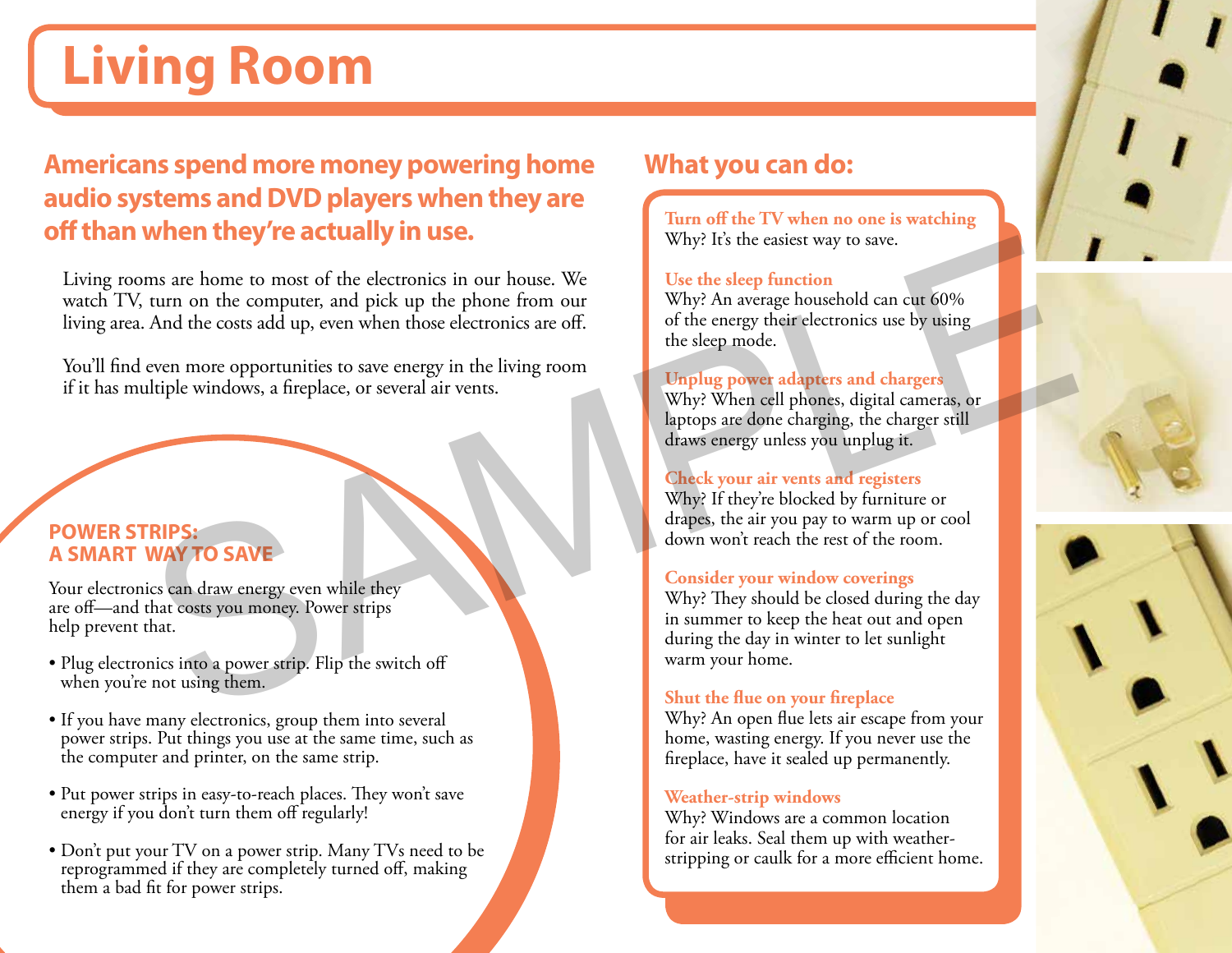## **Yard**

## **In some areas, watering the yard can account for 50% of a home's total water use in summer months.**

When it comes to the outdoors, most families like to use a lot of water—for the lawn, the garden, and even washing the car.

Learning to use less water outside makes a big impact on your bills. You can save tens of thousands of gallons by taking simple steps like selecting a better watering system and not mowing too often. SAMPLE READ CONSIDER THAT SPRINKLER<br>
SAMPLE READ AND MONTHOLD CONSIDER THE UNIVERSITY OF THE USE OF THE USE OF THE USE OF THE USE OF THE USE OF THE USE OF THE USE OF THE USE OF THE USE OF THE USE OF THE USE OF THE USE OF T

### **WATCH THAT SPRINKLER**

Sprinklers can use more than 260 gallons of water per hour, and the bills add up quickly.

### **To save water:**

- Check your aim. The sprinkler should only water your lawn, not a nearby yard or sidewalk.
- Use a drip hose instead of a sprinkler, if possible. Sprinklers spray water onto the top of plants, where it evaporates. Drip hoses deliver water to a plant's roots.
- Water early in the morning or late at night, when temperatures are lower.
- Check the forecast. Never water when it's going to rain.
- Install an automatic shutoff device if you have an irrigation system.

### **What you can do:**

### **Let your grass grow**

Why? Longer grass loses less water to evaporation than short grass. Mowing too frequently means your yard will need more water.

### **Use a shut-off nozzle when watering**

Why? It saves water when you use a hose to water plants.

### **Plant trees that lose leaves on your home's south side**

Why? It protects your home from the summer sun, and after the leaves fall, the winter sun will help heat your home.

### **Rethink your outdoor lights**

Why? You save energy by switching to efficient outdoor lights. Also consider installing a motion sensor to increase security and savings.

**Don't hose down the driveway, garage, or sidewalk** Why? Use a broom instead to save water.

### **Choose drought-resistant plants**

Why? If maintained properly, a landscape of drought-resistant and native plants will use less than half the water of a traditional yard.

**Use a bucket of water when washing a car** Why? It saves more water than using a hose.





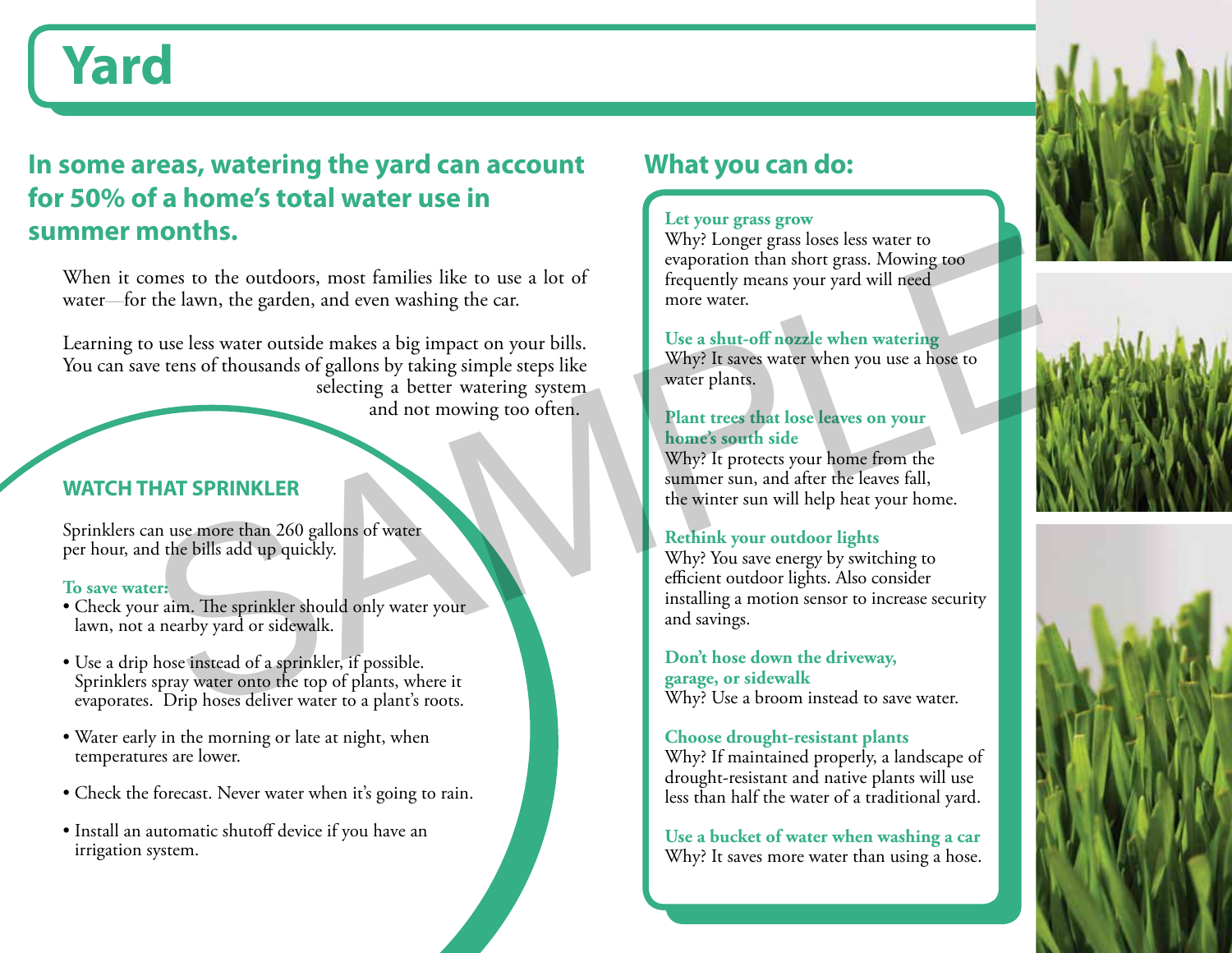# **Cooling**

**Nearly 9% of all electricity produced in the United States is used to air-condition homes, according to the American Council for an Energy-Efficient Economy.** 

Cooling your home is just as important as heating it, and the cost can be nearly as high in some parts of the country.

Before you turn on the air conditioner, reduce your need for cooling. Use fans and natural ventilation first. Only turn on the air conditioner if these measures aren't enough. Make sure your air conditioner is running as efficiently as possible, too. THIS why? Direct efficient **ECONOMY**<br>
Same developed the shape in the cost<br>
by as high in some parts of the country.<br>
May Celling fans create a windchill effect<br>
by moving at interaction, reduce your need for<br>
turn on the

### **SIZE MATTERS**

When you buy a new air conditioner, make sure to get one that's the right size for your home. Don't base the size of a new system on the size of an old one; it could have been the wrong size to start with.

**If you buy one too big,** it won't remove the humidity from your home and it will turn on and off more frequently than a properly sized system. That increases wear and shortens its life span.

**If you buy one too small,** it won't be able to cool your home enough on the hottest days of summer.

**For a central air-conditioning system,** your contractor will use software to calculate what size equipment you need, based on the amount of heat your home gains during the summer.

**For room air conditioners,** check EnergyStar.gov for sizing recommendations. Energy Star suggests a 14,000 BTU model, for example, for a space of 550 to 700 square feet.

### **What you can do:**

### **Clean filters monthly**

Why? Dirty or clogged filters block airflow and reduce efficiency.

### **Use a fan first**

Why? Ceiling fans create a windchill effect by moving air through your home. If you use fans along with an AC, you can raise the temperature on your thermostat by 4oF without decreasing the comfort level.

**Install room air conditioners correctly**

Why? If the unit is not installed tightly, cooled air will escape from your home.

### **Place your room air conditioner properly**

Why? If the thermostat of your unit is near electronics or appliances that produce heat, it will read higher than it should. Put the unit in a shaded window where it will not be heated by sunlight.

### **Set the thermostat to 78°F in summer**

Why? The smaller the difference between the inside and outside temperatures, the lower your cooling bill will be.

### **Use a dehumidifier**

Why? It can help keep humidity down, allowing the room temperature to be slightly higher without sacrificing comfort.





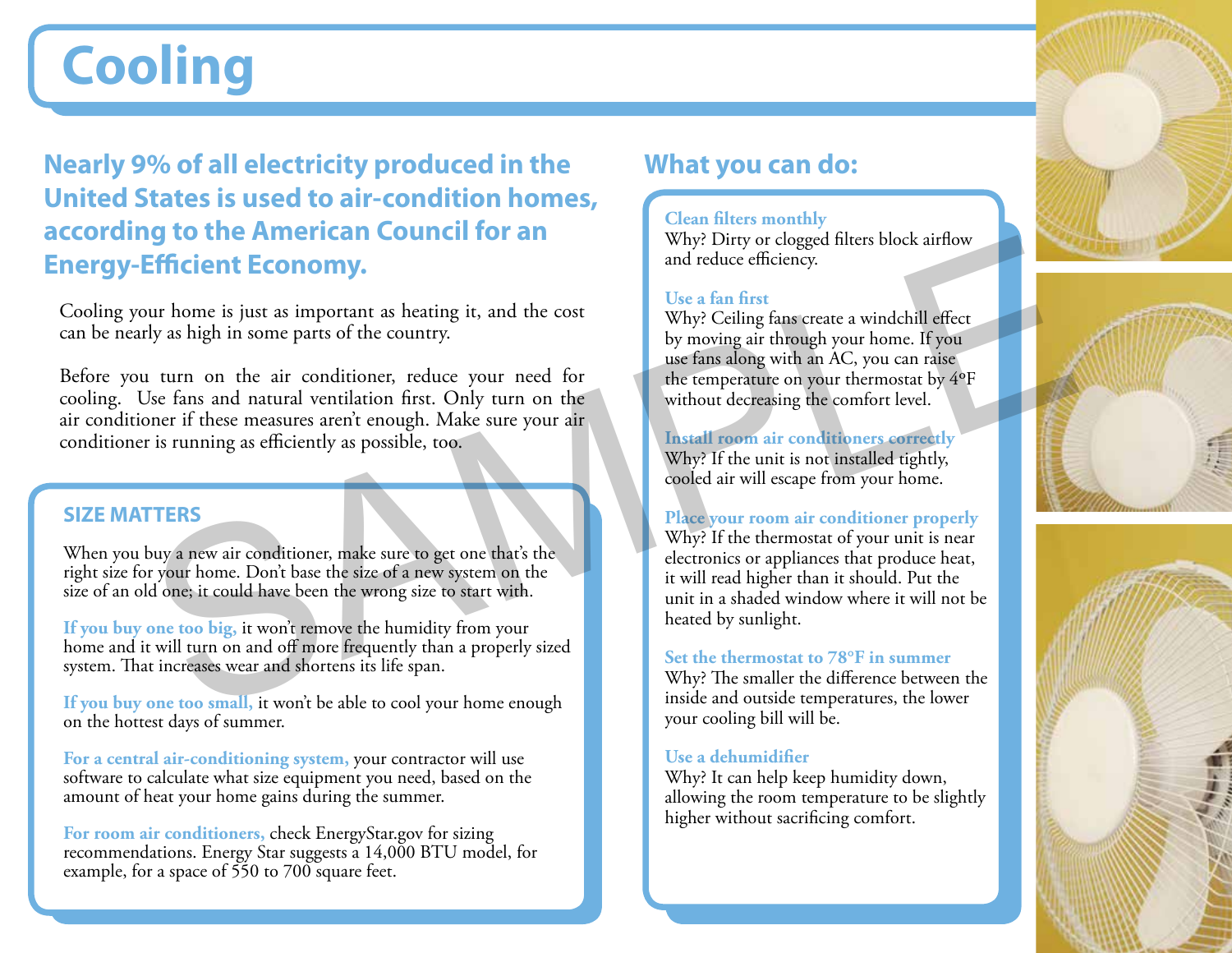## **Seasonal**

## **Heating and cooling accounts for 34% of the average energy bill in southern states, according to the U.S. Department of Energy.**

Heating and cooling needs vary by season, but the same tactics apply. A tightly sealed home keeps the air you heat or cool inside and the outdoor air outside.

If you plan to live in your home a long time, think about planting trees that lose their leaves on the west and south sides of your house. In the summer, they will shade your home from the sun. In the winter, they'll lose their leaves and let the winter sun The C.J. Department of Energy.<br>
Such as the function of the SMP of the SMP of the SMP of the SMP of the SMP of the SMP of the SMP of the SMP of the SMP of the SMP of the SMP of the SMP of the SMP of the SMP of the SMP of t

heat your home.

### **CHOOSE ENERGY-EFFICIENT SYSTEMS**

The easiest way to find an efficient heating or cooling system is by looking for the Energy Star label. But there are a few other indicators of how efficient a system is.

**For furnaces or boilers:** Look for a high Annual Fuel Utilization Efficiency (AFUE) rating, which is a ratio of how much heat the machine creates compared to the amount of energy it consumes. The higher the AFUE, the more efficient the system.

**For central air conditioners:** Look for a Seasonal Efficiency Rating (SEER) of 14.5 or higher. This is the cooling output divided by the power input. The higher the number, the more efficient the air conditioner.

For room air conditioners: Look for a high Energy Efficiency Ratio (EER), which is the cooling output divided by the power input. Choose one with an EER of 10.8 or higher. Energy Star models save the most energy.

## **What you can do:**

### **IN THE SUMMER**

### **Use fans**

Why? They use less energy than air conditioners.

### **Close shades and windows during the day**

Why? It keeps out sunlight and heat. Open them at night to help ventilate your home.

### **Set the thermostat at 78°F**

Why? It helps save energy. Use a fan before turning up the air conditioner.

### **IN THE WINTER**

**Keep drapes open during the day**  Why? It lets the sunlight heat your home. Close them at night to keep the chill out.

### **Repair windows**

Why? Cracks in windows let cold air into your home, driving up your energy bills. Install weather-stripping if your window is loose.

### **Install storm windows**

Why? They pay for themselves by keeping out cold air and preventing moisture from collecting on the windows.

### **Use timers instead of leaving lights on**

Why? If you don't like coming home to a dark house in the short days of winter, save energy by using timers, motion detectors, and daylight sensors.

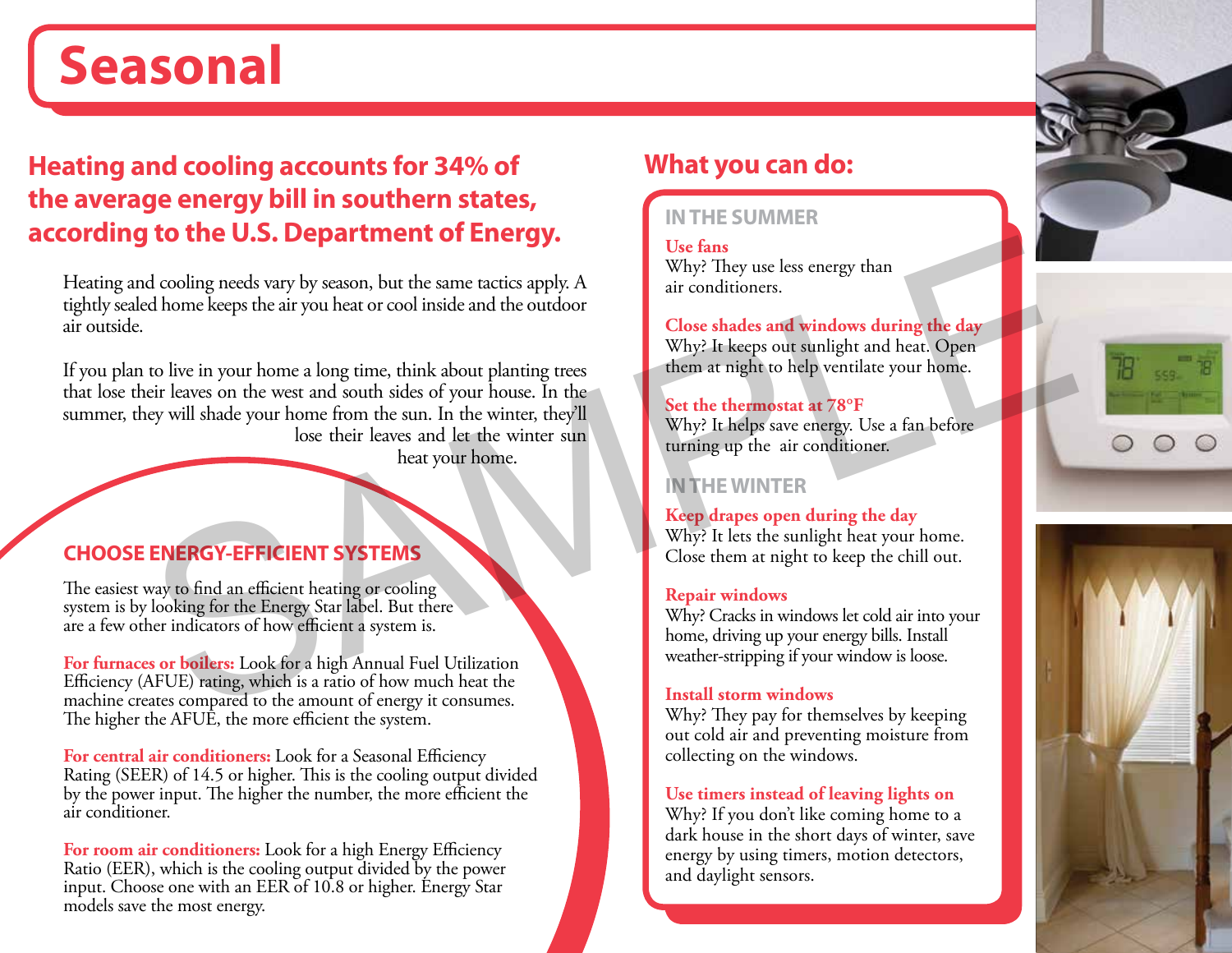## **Insulation**

**Sealing and insulating your home can reduce your heating and cooling costs by as much as 30%, according to the U.S. Department of Energy.**

Heat flows naturally from warm areas to cool ones. If your home isn't well sealed, the air you pay to heat and cool can flow right out of your home.

Several areas are prone to air leaks, including the attic, basement, windows, doors, baseboard moldings, electrical outlets, wall- or window-mounted air conditioners, and dropped ceilings above bathtubs and cabinets. FIND AIR LEAKS<br>
Exists including the state of the CASE of the CASE when the coulder temperature is above 49°F and not very<br>detecting to the CASE when the coulder temperature is above 49°F and not very<br>detecting the air you

### **HOW TO FIND AIR LEAKS**

To find air leaks, look for daylight around the frames of windows and doors. If you see light, it means there's an air leak.

You can also light a stick of incense and use it to locate leaks. Hold it in areas you think are drafty. Moving air makes the smoke waver, showing you where there's an air leak. You can also put water on your hand and hold it near potential air leaks; the water will make you more sensitive to cool air.

### **What you can do:**

### **Caulk cracks and gaps less than ¼-inch wide**

Why? Caulk is flexible and a good way to seal air leaks. Apply it when the outdoor temperature is above 45°F and not very humid, or the caulk may not dry properly.

### **Weather-strip doors and windows**

Why? It is an easy way to seal leaks. Compression and V-strip weather-stripping are good for windows. For doors, either replace the threshold or attach a door sweep to seal the air gap at the bottom of the door.

### **Use insulating blinds, shades, or curtains**

Why? Windows are a frequent source of air leaks. Interior window quilts or cellular shades can reduce the draft and increase the insulation when they're drawn.

### **Find programs in your area**

Why? The Weatherization Assistance Program helps low-income families nationwide insulate and weatherize their homes. State energy offices and utility companies also frequently offer programs.

### **Insulate your water heater tank**

Why? If your water heater uses a tank, it can easily lose heat through the walls of the tank.

### **Know how much insulation you have**

Why? Only 20% of homes built before 1980 are well insulated, according to the U.S. Department of Energy.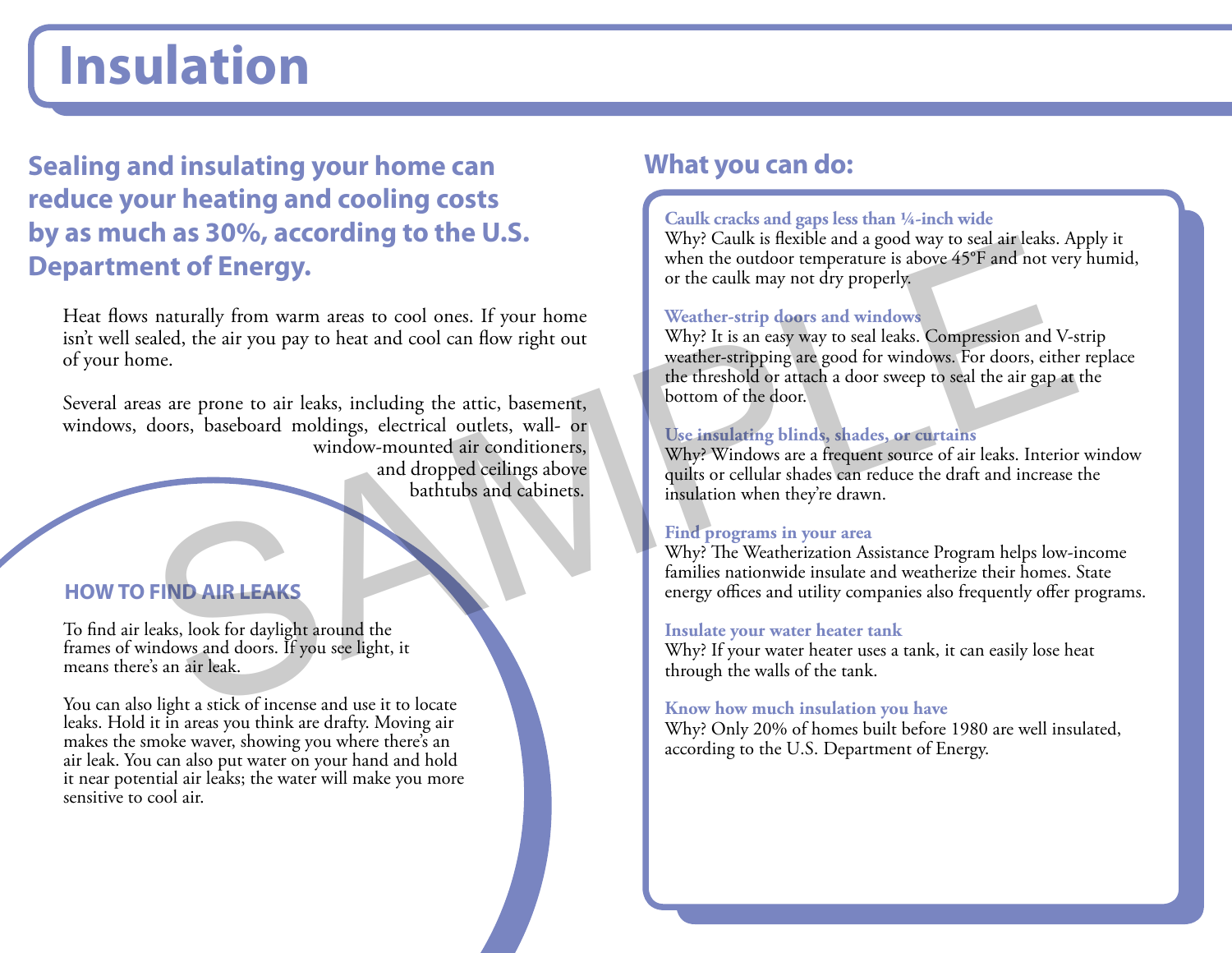## **Safety**

## **Every year, more than 25,000 residential fires are associated with the use of space heaters, according to the U.S. Consumer Product Safety Commission.**

Your home uses energy in many places and with many machines, and you must take care to operate each of these as safely as possible.

Decreasing your energy use means making changes throughout your home. Make each change as safely as possible and install some additional safety features like carbon monoxide alarms to keep your family safe at home.

### **SPACE HEATERS: SAFETY FIRST!**

Every year, fires and carbon monoxide poisonings are caused by space heaters. More than 300 people die in these fires. Each year 6,000 people are treated at emergency rooms for burns associated with space heaters, mostly in non-fire situations.

Do not use an unvented gas space heater; they are very dangerous. If you do have one, always keep the door or window open when using it to keep dangerous pollutants from building up. Better yet, invest in an electric space heater and keep these safety tips in mind.

### **Make sure your electric space heater:**

- Meets the latest safety standards. These standards were recently updated for greater safety.
- Has no frayed cords or damaged plugs. Do no plug a space heater into an overloaded electric outlet or extension cord.
- Is only used in an open area. Air needs to circulate around the space heater. Only use it on level, hard, nonflammable surfaces.
- Is at least three feet away from flammable items. Any closer is a big fire danger!

## **What you can do:**

### **Buy smoke detectors**

Why? You should have one on every level of your house and one outside each sleeping area. Replace the batteries twice each year.

### **Get a carbon monoxide alarm**

Why? This odorless gas is deadly and can be produced by defective heaters.

### **Know symptoms of carbon monoxide poisoning**

Why? It's deadly. Symptoms include dizziness, headache, nausea, irregular breathing, and confusion. If you think you have the flu but get better when you leave the house, carbon monoxide could be the cause. **EXECUTE SECUTE SECUTE AND A SET UP AND A SET UP AND A SET UP AND A SET UP AND A SERIE AND A SERIE AND A SERIE AND A SERIE AND A SERIE AND A SERIE AND A SERIE AND A SERIE AND A SERIE AND A SERIE AND A SERIE AND A SERIE AND** 

### **Never leave an engine running in an attached garage**

Why? The fumes can be toxic. Never leave a snow blower, lawn mower, car, or anything else running in the garage—even if the door is open!

### **Keep the area around your furnace clear**

Why? The furnace needs air to do its job. Never store anything flammable near your furnace; it's a fire hazard.

### **Open windows and use fans around chemicals**

Why? If you don't ventilate your home or garage when you are using chemicals, it can cause health problems.

### **Never insert metal objects into an appliance**

Why? Doing this—putting a knife in a toaster, for example—puts you at risk of being shocked. Unplug the appliance first.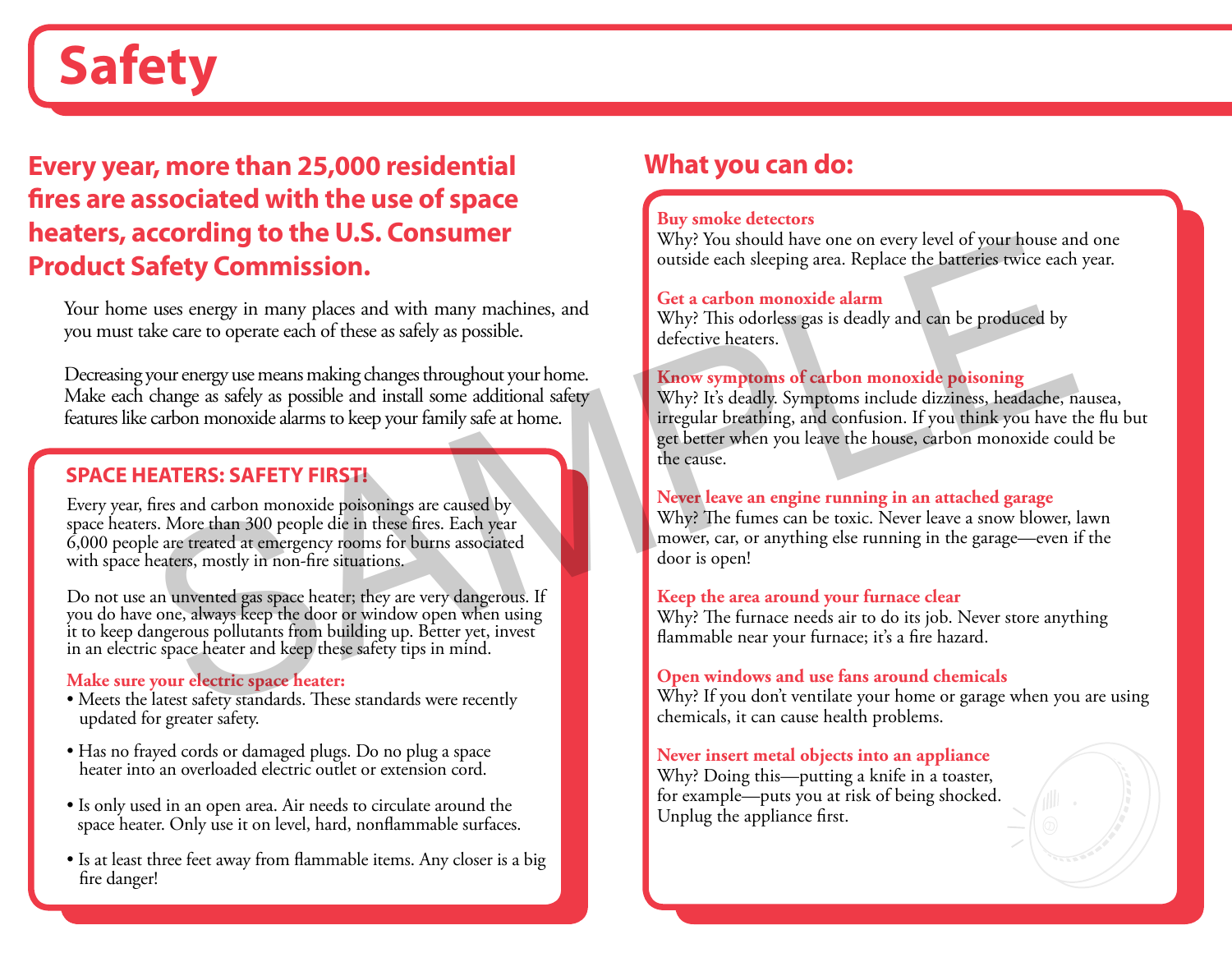## **Windows**

## **Replacing old, inefficient, single-pane windows with energy-efficient windows can save up to \$501 per year in energy costs.**

If you are replacing old windows, choose Energy Star–qualified products over regular double-pane windows to save energy.

Window coverings on the inside and shading on the outside of your home can help keep the sun's rays from making your home too hot. Making sure your window frames don't leak can keep hot summer air from making its way through the walls of your home. Figure 19 and 19 and 19 and 19 and 19 and 19 and 19 and 19 and 19 and 19 and 19 and 19 and 19 and 19 and 19 and 19 and 19 and 19 and 19 and 19 and 19 and 19 and 19 and 19 and 19 and 19 and 19 and 19 and 19 and 19 and 19 an

### **ENERGY-EFFICIENT WINDOWS**

**U-factor:** Windows with a low U-factor are better at keeping heat outside during the summer and keeping warmth inside during the winter. U-factors are affected by the thickness of glass, the space between panes, and frame construction.

**Solar Heat Gain Coefficient:** The SHGC is the amount of solar radiation that passes through a window and is released as heat inside. In warm climates, look for windows with a low SHGC to limit heat gain.

**Low-E coatings:** Low-E coatings prevent heat from radiating between a window's panes.

**Air space:** Windows with two or three panes of glass have an air space between the panes that adds insulation. In some high-efficiency windows, the air space is filled with an inert gas that works even better than air.

### **What you can do:**

**Install awnings outside your windows** Why? Overhangs can be used to block summer sun from entering south-facing windows, while allowing lower winter sun angles to warm the inside of your house.

**Use window coverings inside your house** Why? Blinds, drapes, and shutters allow you to control how much sun enters your home from the inside. Draw them closed on warm days so your AC doesn't have to work as hard.

### **Use caulk around your window and door frames**

Why? Caulking small cracks, gaps, and joints is a good way to seal air leaks around window frames, door frames, and other leaky parts of your home. Putting caulk in cracks and gaps is a key step in sealing your home to prevent infiltration, which is the unwanted leaking of air through openings in your home's envelope.

### **Install weather-stripping in your windows**

Why? Weather-stripping creates an insulating cushion between the window and its frame to prevent air from leaking into your home.